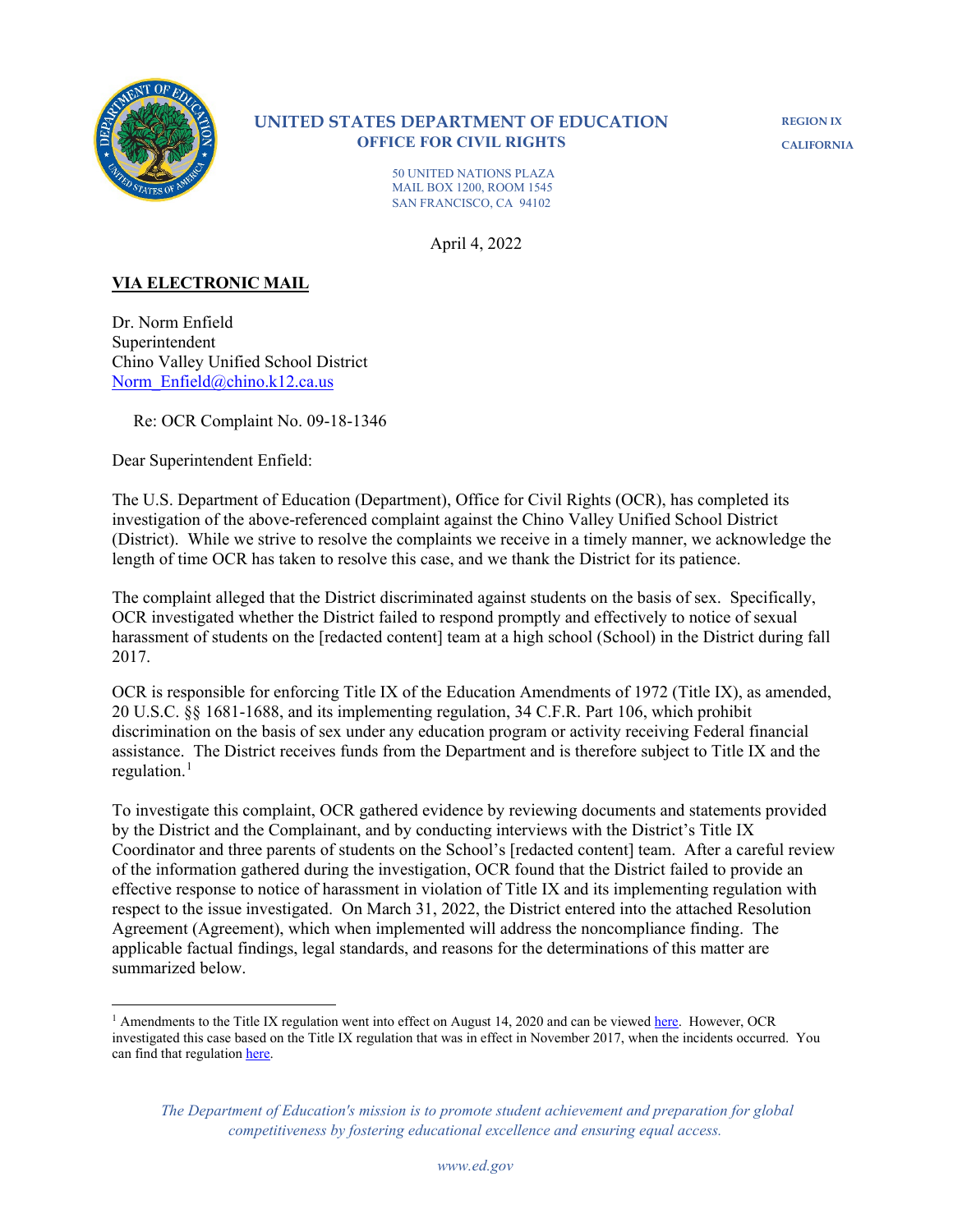## **Factual Findings**

In fall 2017, the School's [redacted content] team consisted of [redacted content] student athletes with one [redacted content] head coach (Coach B), who is also a [redacted content], and two [redacted content] assistant coaches (Coaches C and D). All [redacted content] players were also enrolled in a [redacted content]-period Athletics Physical Education (PE) course with the [redacted content] head coach (Coach A) as their instructor. As described more fully below, during fall 2017, several incidents of sexually harassing conduct took place among [redacted content] players. Coaches became aware of such conduct in early fall 2017. School and District administrators became aware of the incidents in December 2017, when videos of two such incidents were sent to the Superintendent, and during a series of subsequent investigations involving a School Resource Officer (SRO), multiple School administrators, and outside investigators. The facts regarding the sexually harassing incidents described below are based on interviews or statements that coaches, School administrators, parents, and students provided in the course of the District's and OCR's investigations.

[redacted content] coaches were aware of sexually inappropriate conduct by [redacted content] players within the first seven weeks of the [redacted content] season in fall 2017. Specifically, during an interview with investigators hired by the District, Coach B stated that about six to seven weeks into the [redacted content] season, on the bus returning from an away game, Student 1 took a picture of his exposed genitals. Coach B became aware of this incident because a student asked Coach B if he wanted to see the picture and he responded that he did not and told Student 1 to "put [the picture] away." Coach C similarly told investigators that when a student on the bus tried to hand him a cellphone with a photo of genitalia, he said "no" to the Student, and that Coach B stated, "I don't want to see that." Coach B stated that the following Monday at practice he and Coach C met with the team about the picture-taking and told the team that the picture was inappropriate, could get them in trouble, and that if it happened again, it would be reported to the School administration, which would result in more severe consequences. Coach C stated that they also spoke to the team about how the photo could stay on the internet for the rest of their lives and hinder their future. According to Coach B's interview with the investigators, he told the team members to remove the photos from their phones and the matter was not spoken of again. Coach B told investigators he did not inform either the School Principal or the Athletics Director because he and Coach C handled it, and he "did not want to blow it up and give it a life of its own." Coach B also told investigators that it was not the worst thing that had happened in his career. He did not describe what the "worse thing" he was referring to and whether it involved the [redacted content] team; the investigator's notes do not reflect any follow up with Coach B to obtain further detail.

Coach C also told the investigator about another incident in which a student told him that he had been "pantsed" in the hallway to the locker room. According to Coach C's interview with the investigator, he, Coach B, and Coach D talked with the team about their actions and used it as a "teaching moment." Coach C did not state when this incident occurred or whether it was reported to the School administration, and the investigator's notes do not reflect that there was follow-up to obtain further detail.

On December [redacted content], 2017, the District's Superintendent received an anonymous email that included clips of two videos. The writer stated, "[redacted content] was assaulted by four [redacted content] players" about [redacted content] weeks prior. The writer stated he or she was afraid to send the videos to anyone at school for fear of being "beaten up." The email named four male students (Students 1-4) whom the writer described as having "pretended to rape" another student. The email went on to state that the videos had been posted on social media and that Students 1-4 often "hit [Impacted Student 1] in his private area and assault [ed] him when left alone in the [redacted content] classroom." It stated that once Student 2 "pretended to have intercourse with [Impacted Student 1] while showing his private area." The writer said there was not a video of this incident, but that [redacted content] had told the writer about it. The email ends, "please help [redacted content]. He doesn't deserve this."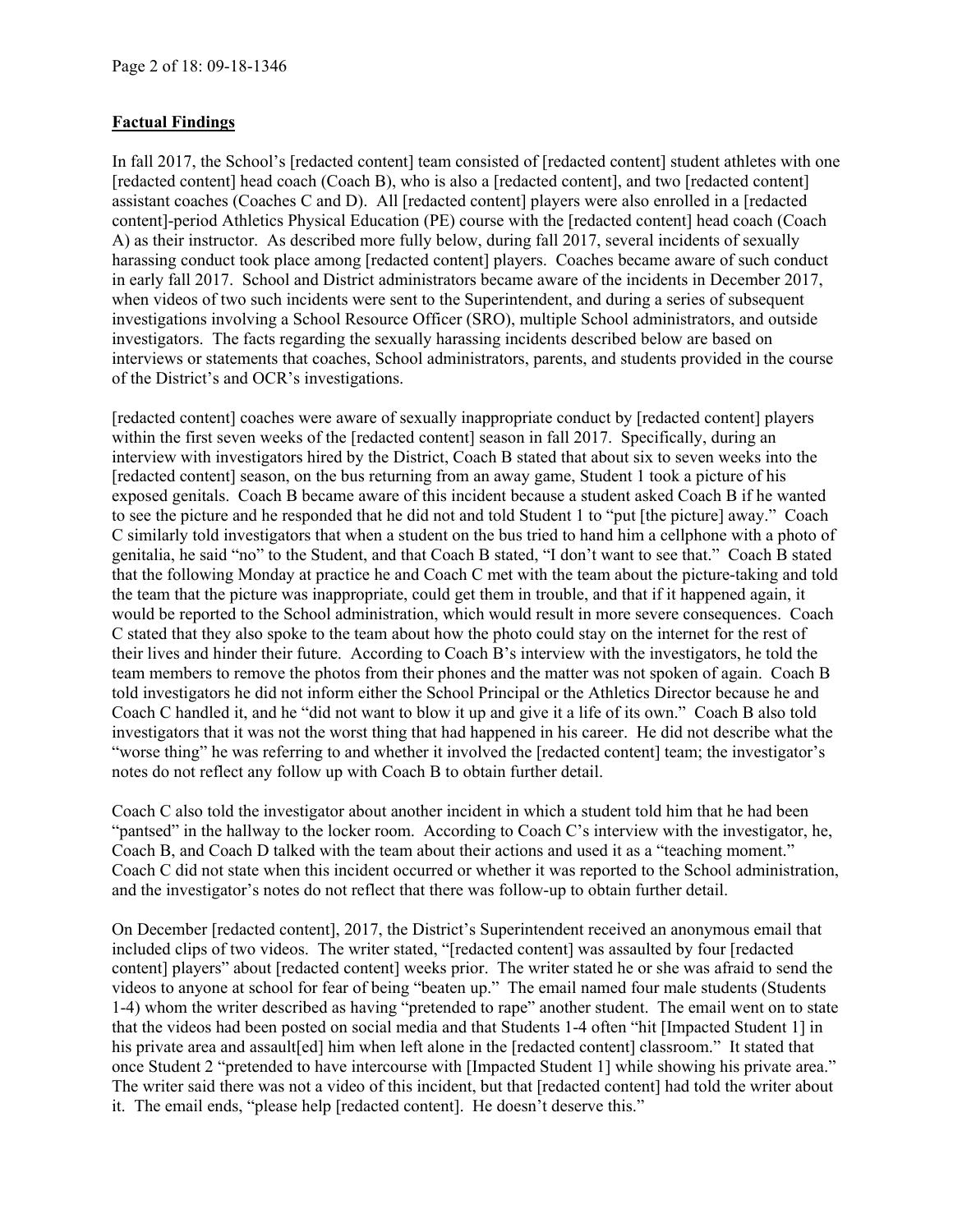OCR reviewed the videos included in the email. In one video (Video 1), two students (Student 2 and Student 3) are forcibly engaging in mock sexual contact with Impacted Student 1. In the video another student can be seen videotaping the incident with his phone and multiple students are visible within the classroom as the incident occurs. All the students in Video 1 were clothed.

In the second video (Video 2), Student 2 and Student 4 are forcefully engaging in mock sexual contact with Impacted Student 1. According to interviews the District conducted with students, the students called the conduct depicted in Video 2 as a "[redacted content]."

Both Videos 1 and 2 show behavior in which students are placing their crotch area near another's face and in which students are being physically forceful towards a student.

### Initial Investigation (December [redacted content], 2017)

On December [redacted content], 2017, the Superintendent spoke to the Principal and forwarded her the videos. The Principal contacted the SRO, who put the Principal in touch with his Sergeant. According to the Principal's notes from the events, the Sergeant reviewed the videos and "determined no crime had occurred." The Sergeant said he would send an officer to Impacted Student 1's house to inform his parents of the events and to "explain it was 'at most a misdemeanor battery.'" According to the police report of the interaction with Impacted Student 1 and his parents, Impacted Student 1 reported that the students were "just messing around" and that they were all friends, and his parents did not believe that Impacted Student 1 was being bullied, and described the conduct as "kids being kids." That evening, after an officer spoke with Impacted Student 1's family, the Sergeant called the Principal to inform her that "no charges would be filed."

On December [redacted content], 2017, the Principal initiated a site-level investigation. As part of the investigation, the Principal and assistant principals (APs) interviewed Impacted Student 1, and Students 2 and 3. During the interviews the School administrators asked the students whether they were aware of any inappropriate activity, to describe when it occurred, how commonly it had occurred, who was involved, where it happened, whether those involved participated willingly, whether the student being interviewed felt threatened by others involved, whether the student being interviewed needed supports, and what the interviewed student knew about where Coach A was during the incident.

Impacted Student 1 was interviewed twice by the APs, and the Principal also checked in with him just after a team meeting held on December [redacted content], 2017. Based on these conversations, the Principal subsequently told investigators that Impacted Student 1 "did not seem affected by the incident" and described that he was a "willing participant." In addition to his interview, Impacted Student 1 provided a written statement dated December [redacted content], 2017, in which he described that he was put on the floor, held by someone, and "humped" and that because he knew it was a "joke," he let them do it for a few seconds and then he told them to stop after which they then picked him up, hugged him, asked him if he was "okay," and apologized. He stated that he was fine with it because they were "good friends."

Students 2 and 3 both described in their interviews that they were "messing around." Student 2 described physically forceful conduct towards Impacted Student 1 including pretending to "hump" him. He stated that in other instances, when Coach A was in the room while they were outside messing around, they would pick up a student and another "would get between his legs." Student 3 stated that "everyone is fondling each other," that it happened before the [redacted content], and that no one said to "stop" or that they were uncomfortable. During his interview, Student 2 stated that the Athletics Director had seen the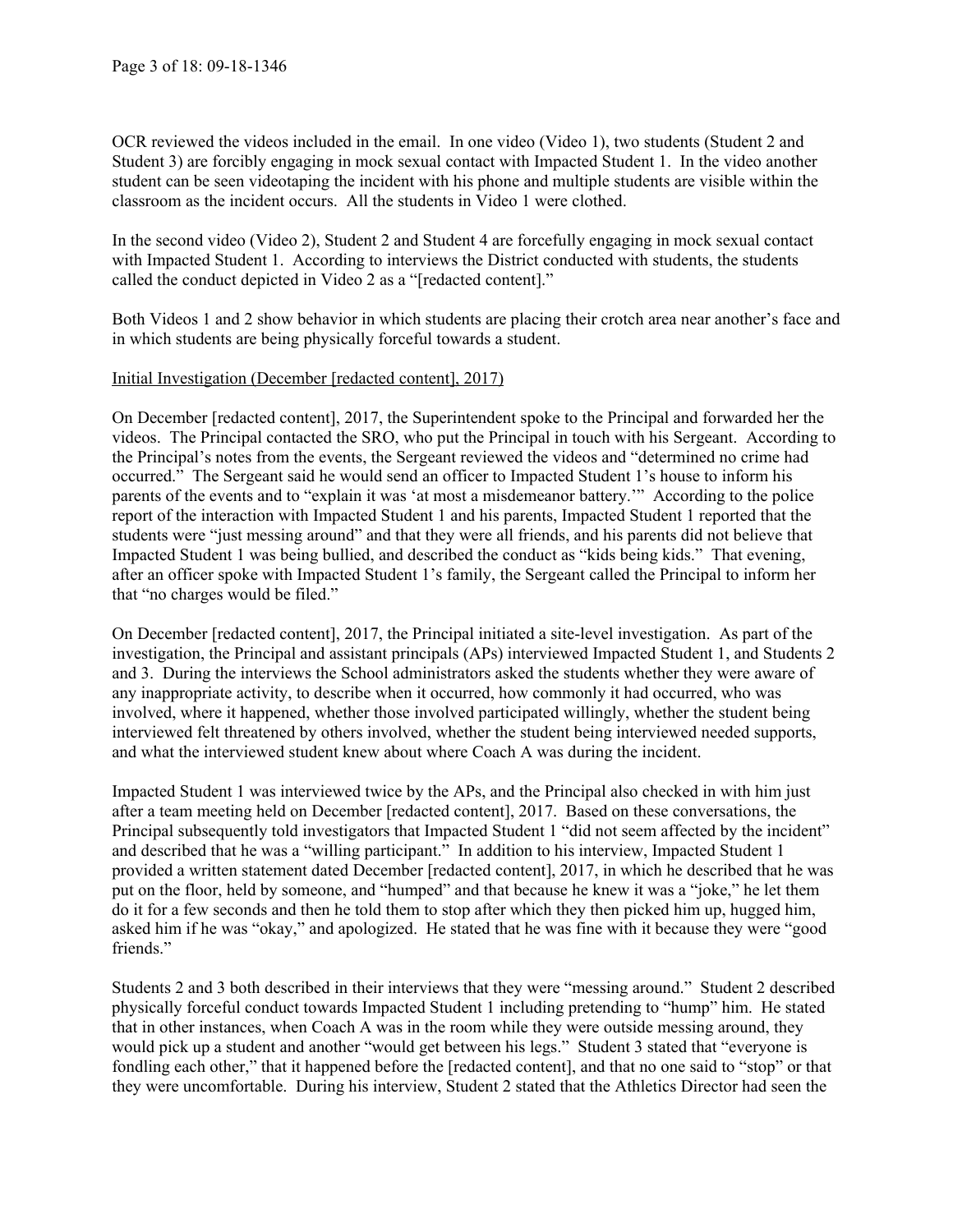videos. From the information provided to OCR, no one followed up with the Athletics Director about whether he had previously seen the videos or was aware of the student conduct.

#### Outcome of Initial Investigation

According to the Principal's notes, she determined that the students were ''just messing around" and imposed in-school suspensions on Students 2 and 3 by placing them in the School's Alternative Learning Center. Both discipline reports referenced the offense as "committing an obscene act" and described the incident from Video 1. At that time, the Principal and APs did not interview any of the coaches about the incidents depicted in the videos, any other students who can be seen in the videos also recording the incident, or any students who may have witnessed the incidents.

On December [redacted content], 2017, the Principal, three APs, Coaches A and B, and the Athletics Director met with the [redacted content] team during the [redacted content]-period Athletics PE class and informed the students that such behavior would not be tolerated and that simulating sexual acts was as inappropriate against a male as against a female. During the team meeting, Coach B reminded the team that he had addressed "inappropriate conduct" earlier in the season (referencing the photo incident on the bus). Following the team meeting, Coach B described to the Principal the prior photo incident involving Student 1 and told her he had spoken with the entire team and "nipped it in the bud", and that "it was a locker room thing and he wanted to handle it there." The Principal stated that this was the first she heard of any earlier inappropriate behavior within the team. At that time, the Principal did not pursue any follow-up regarding this earlier incident described by Coach B.

On December [redacted content], 2017, the SRO addressed the [redacted content] class on horseplay, the misuse of social media, and sexual violence. The District did not provide further specifics as to what was discussed.

#### Second Investigation (December [redacted content], 2017)

On December [redacted content], 2017, the District's Title IX Coordinator emailed the Superintendent and expressed concerns that the District was obligated "to do more." She urged that the School's administration should speak with each student who witnessed the "assault," gather written statements about the incident and any similar incidents, and offer counseling to all students. She further stated that she believed that there must be at least one student who had been "traumatized" by the event. As a result, the District decided to have the School administrators conduct a more thorough investigation. The same day, the Title IX Coordinator emailed the Principal directing that all the students in the classroom when the video was recorded be interviewed and informing her that legal counsel was preparing interview questions to assist in that process.

On December [redacted content], 2017, the Title IX Coordinator provided the School site administrators with questions drafted by the District's outside counsel and instructed them to conduct interviews of all the [redacted content] team members enrolled in the [redacted content]-period Athletics PE class. The questions focused on where the student (witness) was in the classroom when the incident occurred, what he saw, which students were involved, what the witness was doing when the incident occurred, how it made the witness feel to see it, whether the witness was bothered by what he saw, and, if so, in what ways was the witness bothered by it. Additionally, the questions asked whether Impacted Student 1 had spoken to the witness about happened and, if so, what he said, who the participants were who had engaged in any incidents described, whether participants spoke to the witness about the incident and, if so, what the participant communicated. Finally, the questions asked whether the witness believed that the classroom was a safe place to learn after the incident, and whether there was anything else the witness wanted to tell about the incident. The Principal and APs then divided up the class roster for the [redacted content]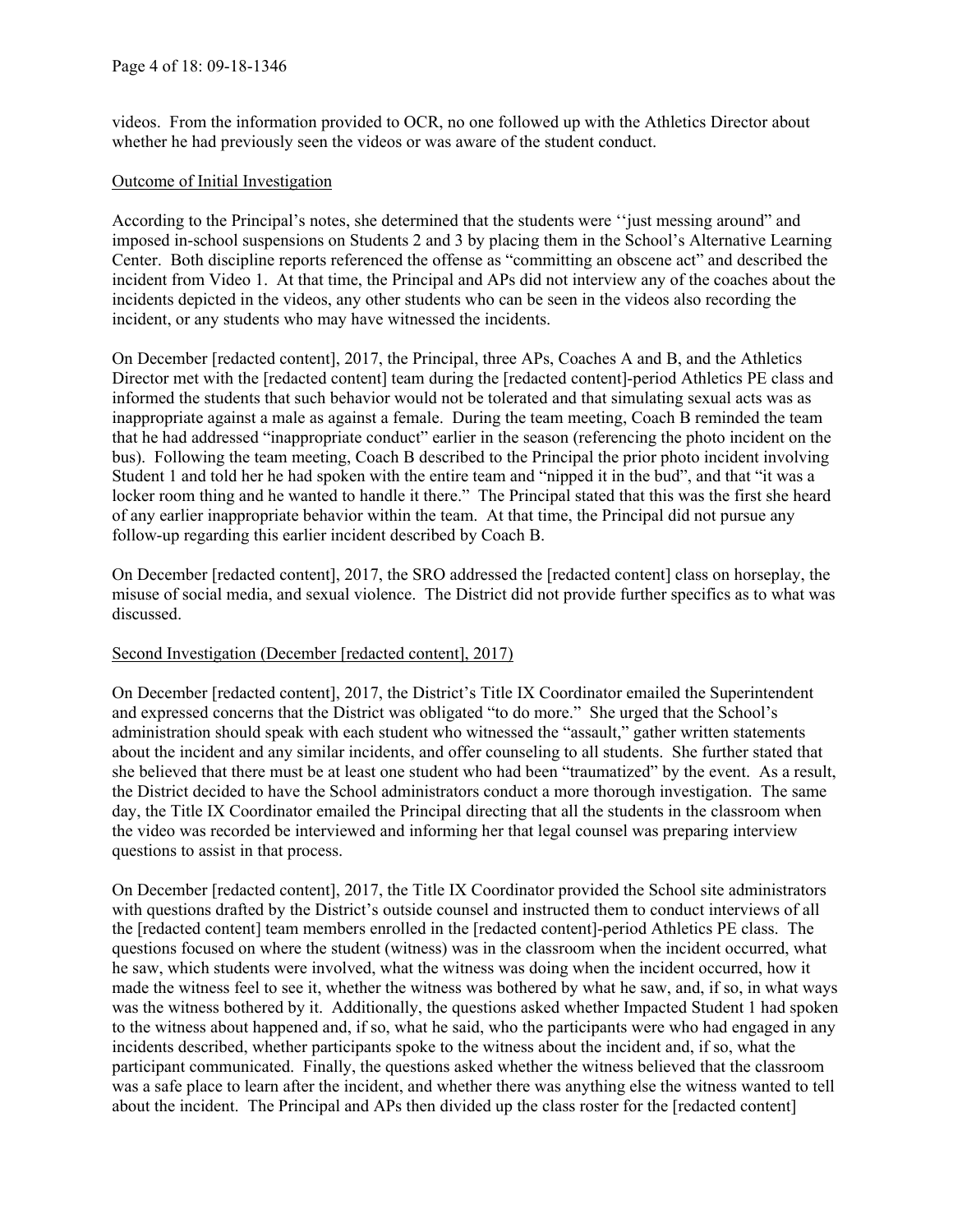Athletics PE class into four groups, and on December [redacted content], 2017, each administrator conducted individual interviews of the students in one of the four groups using the questions drafted by the District's counsel. In a subsequent interview with a District investigator, the Principal described that she and the other administrators learned from those interviews that "students goof around" in the [redacted content] classroom, that no one complains or asks for it to stop, and that Impacted Student 1 actively participated.

OCR's review of the School administrators' interview notes reflect some students describing the conduct as "jokes," some describing it as "weird," some expressing discomfort and disgust at what they saw, and some stating that while the conduct did not bother them, they knew it bothered others. Some students also stated that they told Students 2 and 3 to stop, but that they did not listen. Other students stated that they tried to get away or stayed away from Students 2 and 3 because they did not want "to be next."

The notes of student interviews also indicated that there were other students beyond Impacted Student 1 who had been the target of similar conduct by Students 1-4 and others. Students described either themselves being or witnessing others being "humped" by students. Several students described these incidents as involving forceful physical overpowering of the targeted student including one instance in which the students [redacted content] when engaging in forcing themselves on the targeted student. Students described witnessing students having to experience the conduct, students sometimes being able to fight off the conduct, or being able to threaten students so as not to be targeted. Several students also reported witnessing a student place his genitals on or near the face of a [redacted content] student. One student described that while he initially thought the "humping" conduct he experienced was a joke, it started to happen more and more and that was when he realized it was not a joke. One student stated that when Students 2 and 3 would come towards him, he would tell them "no," that he felt "uncomfortable" and "harassed" because they "overpowered" him and he felt weak in that position; and that he felt unsafe because he felt it could happen again. Other students interviewed also described incidents in which Students 2 and 3 targeted a student and reported that these incidents occurred when Coach A was not present in the classroom. Several students also described conduct involving the private parts of students that took place in the locker room. The locker room conduct that was described included students rubbing their private parts on teammates or hitting students in the butt and private areas. One student described that the locker room conduct was why he did not change in the locker room; that the incidents made him feel awkward, and that he did not want to play [redacted content] anymore.

The Principal reported that the administrators contacted parents of the members of the [redacted content] team to notify them that the students had been interviewed. Two parents told OCR that they did not recall receiving this message.

On December [redacted content], upon the request of the Principal, the SRO interviewed a student who had described an incident in the locker room during which one of the students was holding his exposed penis in the direction of the student's face. According to the interviewed student, the other student then walked away and continued to show his penis to other students throughout the locker room. The interviewed student stated that the same student was known for having sent at least four pictures of his penis to players through social media and that the coaches were aware of this behavior. He also described that the same student exposed his penis near a [redacted content] student's face in the [redacted content] period Athletic PE classroom. Additionally, he reported having seen the incident captured in Video 2 ([redacted content]) posted on social media. With respect to the incident captured in Video 1, he reported that the conduct captured in Video 1 was not the first time it occurred and that other students had also engaged in the conduct. To the interviewed student's knowledge, no other incidents had occurred since the School began investigating the video. According to the report, the SRO also met with the parent of the interviewed student. Both the interviewed student and his parent did not wish to bring criminal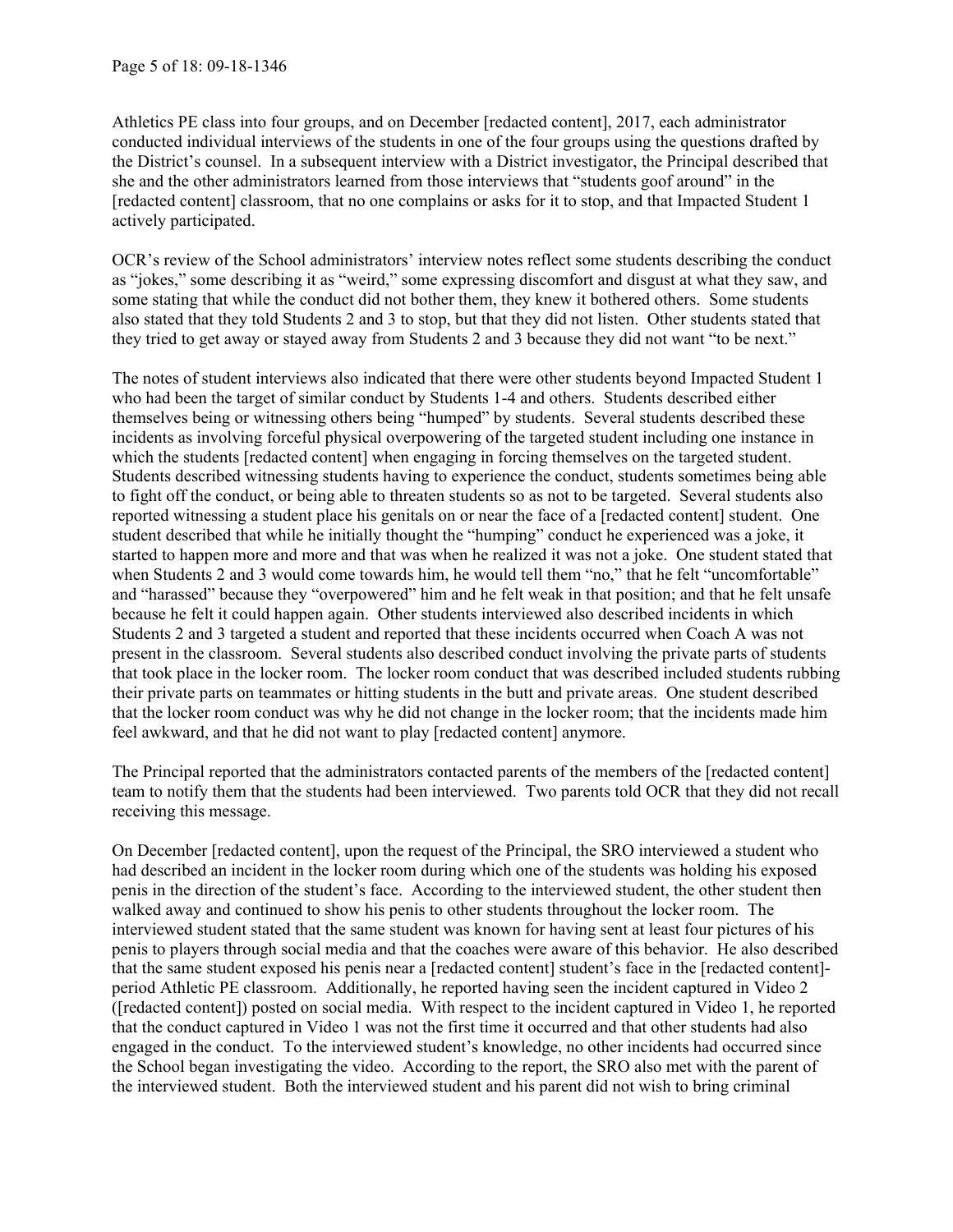charges against the student engaged in the harassing conduct but requested counseling and other resources for the interviewed student.

On December [redacted content], 2017, the SRO interviewed Impacted Student 1 to discuss the incidents that were reported in which he had been the target of sexualized conduct. Impacted Student 1 confirmed that the incidents occurred but said they were not against his will. He stated that he did not want to prosecute, that he was not being bullied, and that he was not afraid of retaliation. He declined an offer of counseling services. Impacted Student 1's parent was notified of the interview and also stated that he was not desirous of prosecution and did not believe Impacted Student 1 was afraid.

According to the Principal, the SRO's supervisor directed the SRO to stop the investigation because "no crime had occurred." With regard to the information learned by School administrators during the interviews, the Principal, as described above, had the SRO look into allegations regarding a student who had been described by several students as engaging in unwelcome sexual conduct towards other students, meet with Impacted Student 1 and his parent, and offered counseling to Impacted Student 1. At this time, the Principal and administrators did not follow up to determine whether other incidents needed to be investigated, or whether other students beyond those in Video 1 had engaged in, witnessed, or been subjected to unwelcome sexual conduct.

On December [redacted content], 2017, [redacted content] students reported to the School administrators that Students 1, 2, and 3 approached them to inquire about what the students said to the administrators during their interviews and whether they were the ones who made a complaint. Two of the students expressed that they were afraid that they would be physically harmed if they did not respond "correctly." Also on December [redacted content], 2017, a parent informed AP 3 that a student approached her son and stated that he had heard that he was the one who "told". The parent stated that while her son was not threatened by the student, she just wanted the School to know because "other students may be fishing for what was said" to investigators. The School informed the parent to let her son know to contact the administration immediately if he felt threatened.

On December [redacted content], 2017, with regard to the allegations regarding Students 1-3 questioning students about the interviews, Student 1-3 either received an on-campus suspension or were warned not to intimidate or harass witnesses. School administrators did not inform the reporting students or their parents of the outcome of the inquiry into the harassment or intimidation. Beyond the on-campus suspensions of students, the School did not take further steps to protect or address the fear expressed by the reporting students about intimidation from Students 1, 2, or 3.

#### Outcome of Second Investigation

On December [redacted content], 2017, the School arranged for two County mental health counselors to be on campus and available to students who requested support following their interviews with administrators. Although one parent reported to OCR that she was not aware of any offer of counseling services for her son, her son sought counseling services on one occasion. In addition, that same parent requested additional support for her son with respect to ongoing anxiety related to being perceived by members of the community to have been the instigator of the investigation; however, there is no evidence that this request was addressed by the District. The District provided no additional evidence that other forms of support were offered to any of the students.

On December [redacted content], 2017, the Title IX Coordinator emailed the Superintendent about her visit to the School and her interactions with the Principal. The Title IX Coordinator informed the Superintendent about the incidents involving a student circulating pictures of his genitals on social media, and her feeling that the Principal did not want to discuss actions taken regarding the coaches and their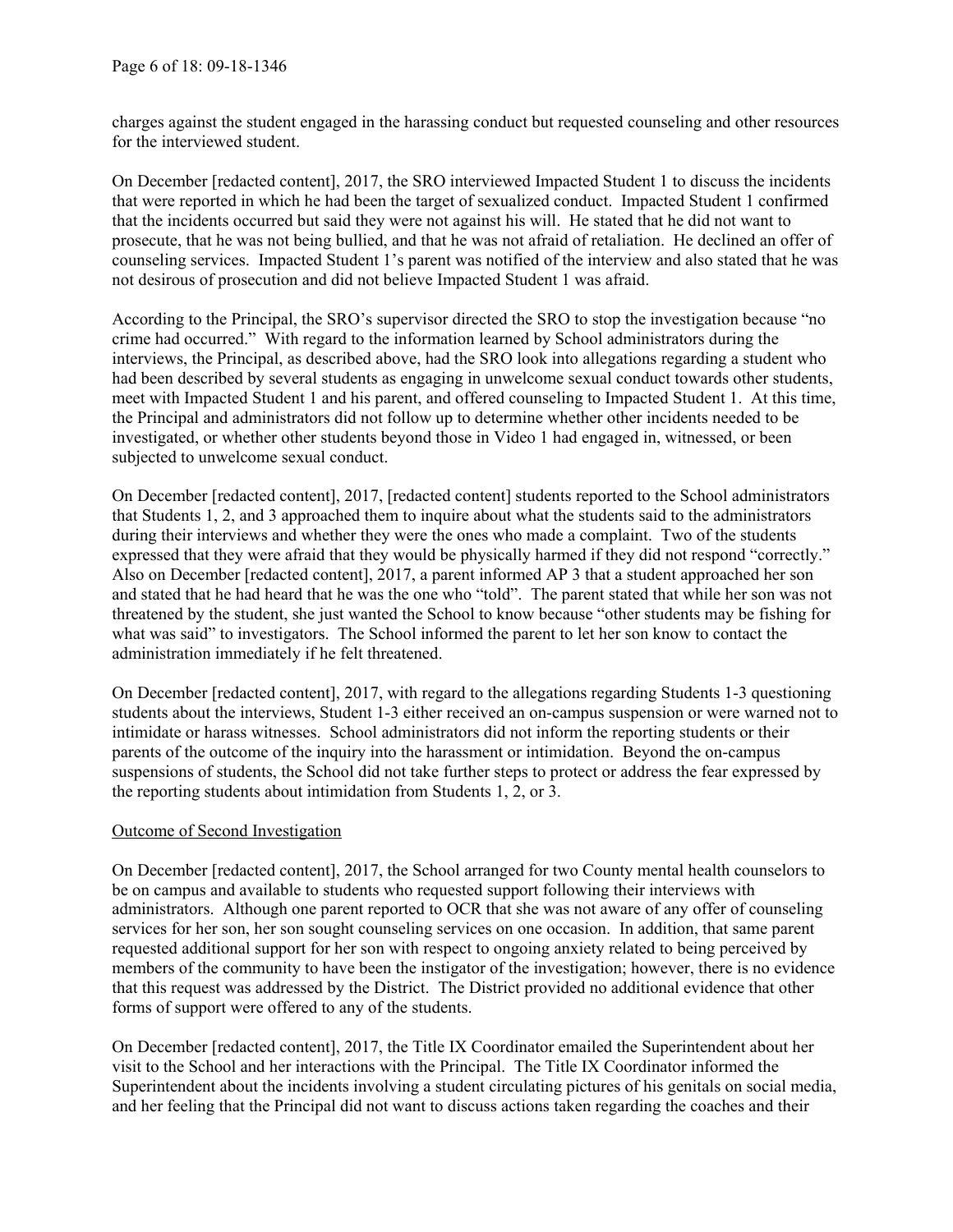failure to report. She shared that the Principal determined that Impacted Student 1 was "okay" with the boys conduct towards him. The Title IX Coordinator described that the Principal told her that she did not want to talk about the "adults" and that further action had been taken when the coaches met with the team about the conduct. The Title IX Coordinator also expressed her concern regarding the lack of supervision of the PE classroom, that the School administration initially only interviewed Impacted Student 1 and Students 2 and 3 in the video but did not interview the other students in the classroom until directed by the Title IX Coordinator; the School administrators only obtained written statements from the three students who were directly involved in the classroom video. She also expressed her disagreement with the Principal's assessment of the impact on Impacted Student 1 given the severity of the conduct directed towards him, and explained that while the administrators asked the students the scripted questions, they failed to conduct follow-up interviews or get clarification to certain responses. Due to the concerns expressed by the Title IX Coordinator, the District retained a private investigative firm to conduct a further investigation.

### Outside Investigation (December [redacted content], 2017)

On December [redacted content], 2017, the Title IX Coordinator emailed the Principal informing her that the District had retained a private investigative firm to conduct further interviews of the administrators, coaching staff, and students about the video incident. On the same day, the Principal emailed the Superintendent stating that she had concerns about the [redacted content] team members being interviewed again, this time by someone they did not trust, and that Impacted Student 1 had been interviewed several times since the prior week, each time denying that he was a victim.

On December [redacted content], 2017, a student made a written statement to School administrators regarding a prior incident in which another student [redacted content]. Another student made a similar statement to the School corroborating the incident. The reporting student was also subsequently interviewed by the private investigators.

On December [redacted content], two investigators from a private investigative firm interviewed the School administrators, all the [redacted content] coaches, the Athletics Director, and approximately [redacted content] members of the [redacted content] team. After completing the interviews, the investigators provided two reports to the District: one summarizing the interviews of the School administrators and coaches; and the other summarizing the student interviews.

During her interview, the Principal told the investigators that upon being notified about the videos by the Superintendent, she involved the SRO and planned to conduct her own investigation at the site level, which involved interviewing the three students at the center of the videos and addressing the [redacted content] team. The Principal stated that after the three students were interviewed, the SRO told her the conduct was not sexual assault, so she did not suspend the students involved. She also described additional steps she took, including meeting with the [redacted content] team, where she learned from Coach B that there had been a prior incident. She said that her investigation found that Impacted Student 1 was not affected by the Video 1 incident, that students reported other students exposing themselves, and that a student had attempted to touch another student's face with his exposed penis. She shared that the SRO was directed to stop the investigation because no crime had occurred, that the SRO had spoken to the student who experienced another student try to touch his face with his penis, and that her understanding was that the students were unsupervised in the [redacted content] classroom for approximately ten minutes. She stated she learned this information during the investigation and was unaware the class had been left unsupervised until she viewed the video.

In her interview, AP 1 described that "dry humping" was how the boys played. In his interview, AP 2 stated that in his initial interview of one of the students, the student admitted he had taken pictures of his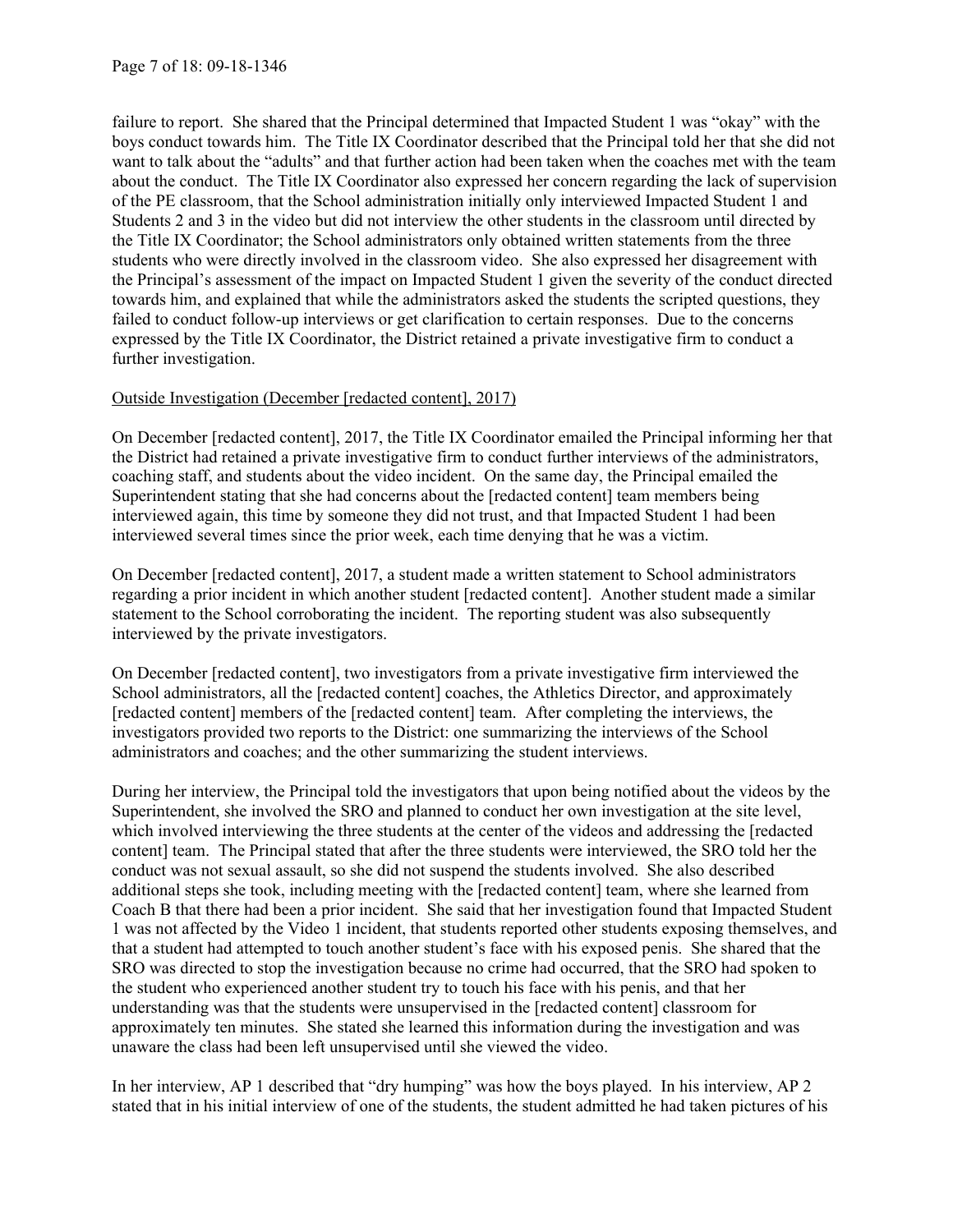genitals and posted them on social media. The student said that Coach B "may have" known of the photos and "may have" told him to stop. AP 2 reported to the investigators that he did not speak with Coach B regarding these allegations. AP 2 stated that he was not aware that Coach A's [redacted content] period class was being left unsupervised until he viewed the video. In her interview, AP 3 expressed concern that Impacted Student 1 did not think he was a victim and had described the behavior as the way the team "plays." She was worried that Impacted Student 1 "may not be forthcoming because he was embarrassed or afraid."

In the Athletic Director's interview, he expressed surprise at the behavior he saw in the video. He reported he had "only observed a few minor incidents with the class that mainly had to do with them being disruptive." He was not asked to, nor did he describe what these incidents were. He told the investigator that after reviewing the videos, either the Principal or the SRO told the [redacted content] team to "delete the pictures from their accounts." The Athletic Director also stated that he prefers coaches to handle matters that arise on the team unless they are "extreme," in which case they should be reported to the Principal. He also stated that in his "[redacted content] years as a coach, dry-humping is not out of the ordinary."

During his interview, Coach A reported that on December [redacted content], 2017, the Principal and the SRO came to his room and showed him a video of students "goofing around." He stated that one of the [redacted content] team's [redacted content] players was "dry-humping other kids" whom he did not know. He stated that he was shocked by the video, recognized the location as [redacted content] period PE class to which he is sometimes "one to two minutes" late, and that prior to the video he was not aware of problems in his [redacted content]-period Athletics PE class. He stated that he was unaware of any pantsing, groping, or photographing of genitalia. He did not recall Coach B describing the photographing incident on the bus during a meeting with the [redacted content] team.

During his interview, Coach B stated that the video surprised him and that he had never seen anyone target Impacted Student 1. He described the photographing incident that took place on the bus. He told the investigator that in his [redacted content] years in the profession, "this is not the worst thing that has happened, and I wanted to handle it internally." The investigator did not inquire as to what Coach B meant when he made the statement "not the worst thing that has happened." He further stated he was not aware of students "pantsing" each other and had never witnessed students grabbing or pushing each other in the locker room or behaving inappropriately in the weight room. In his interview, Coach C described an incident in which a student reported to him that he was pantsed on the way to the locker room and that the coaches used the incident as a "teaching moment" for the students. He also recalled the photo incident on the bus and described it to the investigator. He described that neither he nor Coach B reported the photo incident with other coaches or administrators because they "handled it at the lowest level." Coach D was also interviewed and stated that he had never observed inappropriate behavior but shared that coaches can only view the middle row of lockers from their office in the locker room.

During the interviews by the outside investigators, students reported that seven of their teammates instigated inappropriate behavior against other students. Students identified fourteen students who were targets of nonconsensual sexualized behavior, including: pantsing; forcibly simulating sex acts (similar to the behavior seen in Video 1) in the locker rooms, in the weight room, and in the PE classroom; unnecessary and deliberate exposure of genitals; being approached by students in a taunting manner with genitals exposed; and comments regarding students' sexuality.

One student reported to investigators that more than 20 videos of similar behavior to that depicted in the two videos that had been sent to the Superintendent were posted on social media over the course of the 2017 [redacted content] season. The student also stated that multiple students took pictures of their genitals while on the bus for away [redacted content] games and posted them on the [redacted content]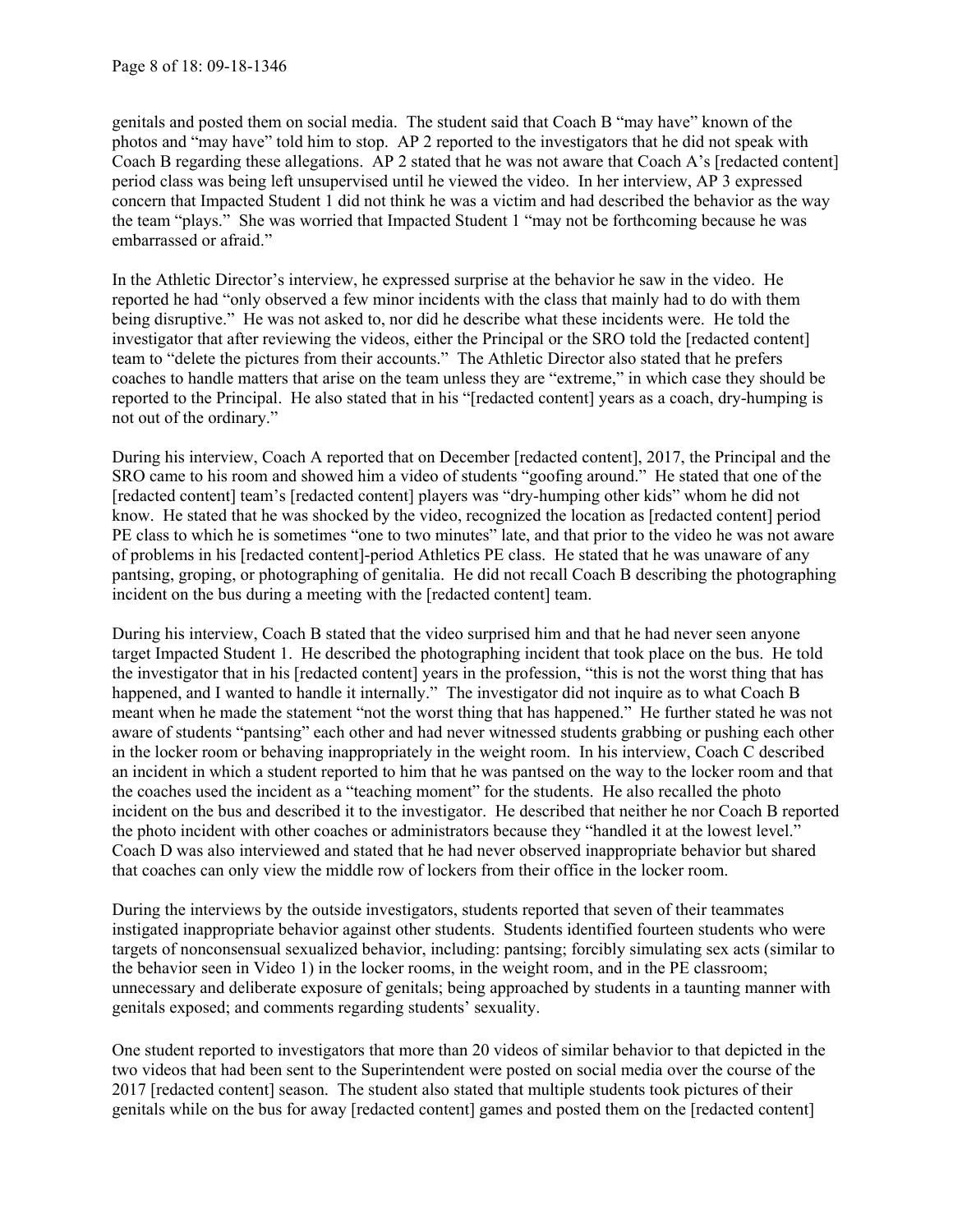team's shared social media chat group. The reporting student stated that this happened on every bus ride. He also stated that he saw students try to rub their private parts against others in the locker room and they do it to anyone they can catch during clothing changes for games and practices. He stated that the coaches never caught these students doing this because the coaches have their backs to the locker rooms. He stated he did not report these incidents because he was worried he would fall out of favor with the coaches. He also reported the incident in which a student tried to [redacted content]. The student told investigators that he did not feel the class was safe and that he would choose not to play [redacted content] anymore if the instigators remained on the team.

While several students reported a perception that students targeted by the inappropriate behavior may believe it was simply "jokes," other students reported a belief that when a student is targeted by the inappropriate behavior, the student may have laughed during the incidents as a means of avoiding additional problems. Students described, for example, that one of the targeted students was smaller and more defenseless than the other students, and that they believed that regardless of whether he laughed, he was bothered by the behavior. Some students reported hearing a targeted student tell the other students to stop while the incidents occurred and reported their concern that the targeted student could be physically hurt during these incidents.

One student reported that he tried to stop his teammates from going after a teammate but was told to "shut the f--- up" by the instigating students. This was corroborated by at least two other students' statements to investigators. This student also reported that on the day of the video, another student other than the one targeted in the video, was targeted and was pulled out of his chair despite his protests and sex was simulated against him.

One student reported that his teammates did not say anything because they were afraid they would be "next" or be bullied as a result. He reported that on the same day that the video was taken, he heard someone yell, "let's get [student's name]!" The students then started to "hump" him and he tried to push them back but was unable. He told the investigator that he felt he could not tell anyone what happened due to fear and he believed he "just had to get through it."

Multiple students reported being personally impacted by witnessing or being subjected to this behavior. Students described it as "disgusting" or "shocking," stated that they felt "disturbed" by the behavior, reported being distracted by what was happening and unable to focus on their work. Others reported a desire to "just forget" or "not talk about it anymore," and told investigators they left the team's social media chat group due to the disturbing things being posted there. A few students told investigators that they get in and out of the locker room and the weight room as quickly as possible to avoid this behavior. One student reported being afraid he was going to get hurt when "they" came after him. Some students told investigators that this behavior was "no big deal," that it was simply teenage behavior, and that the students were simply "playing."

A few students reported concern that they would be disfavored by the coaches if they told on their teammates. One student stated that the team "knows how to keep it low" so that the coaches can handle things internally. Multiple students reported being directed by the Principal and coaches to delete any videos or images they had on their phones and told that their behavior could put the coaches' jobs in jeopardy and harm the school and the [redacted content] program's reputation.

Multiple students reported that some students were able to push the instigators off them while other students appeared to have to go along with the behavior for fear of escalating things. A few students also reported a perception that the behavior was primarily instigated by [redacted content] against [redacted content] team members.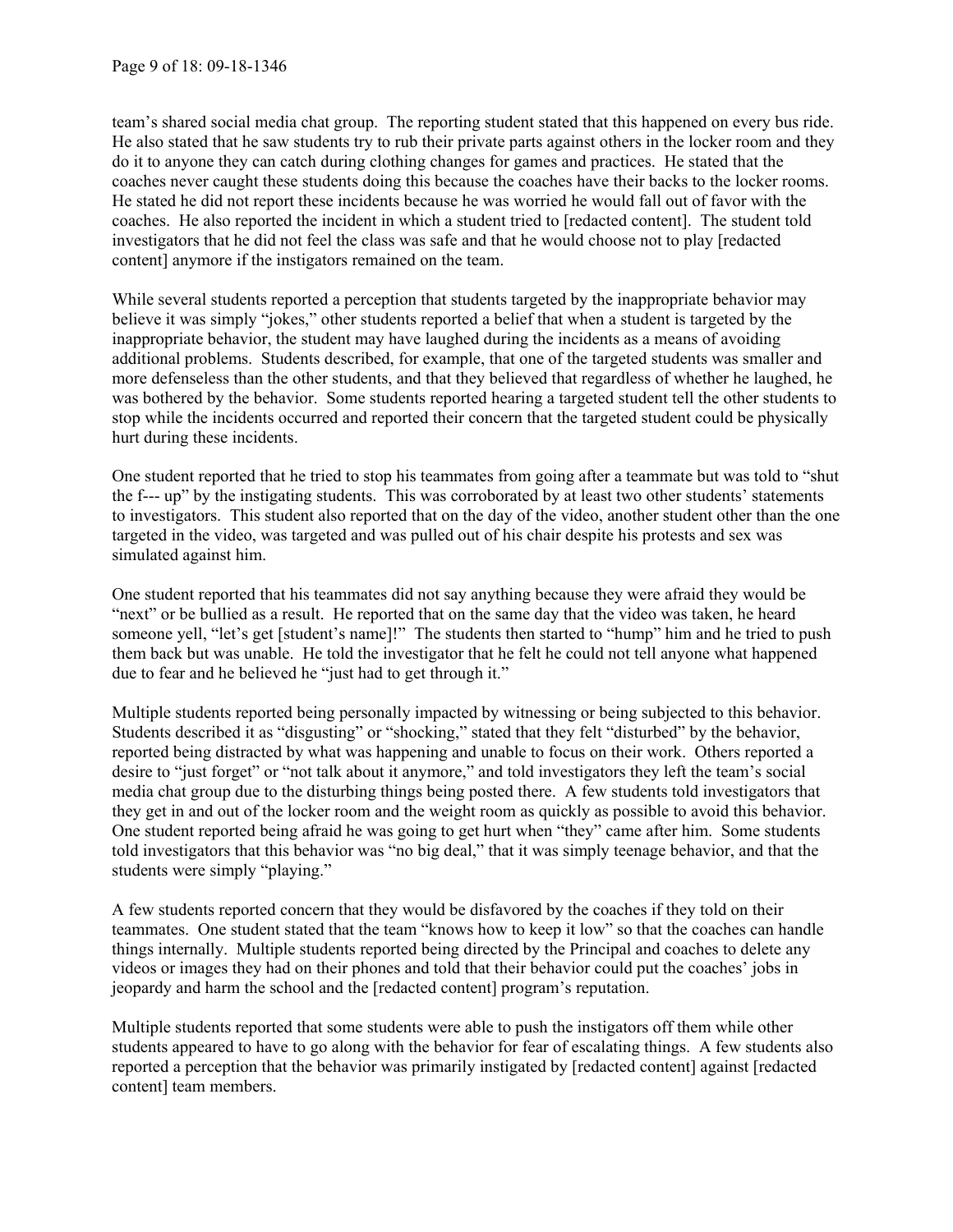One student reported that there two [redacted content] social media groups - one was "clean" and the other was not. He stated that everyone left the "not clean" group because no one wanted to see the pictures saved or posted there. He identified the account holder of the "not clean" group. The District did not provide any information showing that any additional steps were taken to investigate this chat group. This student also stated that the pansting incident occurred in October and that Coach B told the players to stop taking photographs and videos and posting them. He recalled Coach B stating that if there is a video and it is posted, the police could obtain it and he would have to report the incident to school administration.

An impacted student was interviewed by the investigator and, when asked about a pantsing incident, stated that it had happened "a long time ago and was already handled." He explained that Coach B yelled at the team and told the team members he would kick them off the [redacted content] team if they failed to delete the video of the pantsed student.

During the interviews, several students reported how Students 1, 2, and 3 told them not to say anything about what happened because it would get them all in trouble. Students 2 and 3 complained that the administration was taking the incident too seriously and it "was not a big deal."

On December [redacted content], 2017, Students 1, 2, and 3 were disciplined for their conduct related to the District investigation.

# Outcome of Outside Investigation (January [redacted content], 2018)

On January [redacted content], 2018, the investigative firm submitted its final report to the District. The investigative report did not include any conclusions regarding whether [redacted content] players were subjected to sexual harassment serious enough to create a hostile environment for the students. Specifically, the report included the following conclusions:

- there were periods of time when the [redacted content] team was unsupervised during [redacted content]-period and that Coach A and the Athletic Director were aware of the lack of supervision;
- School administrators were not aware of the lack of supervision or that [redacted content] players were "dry-humping" each other prior to viewing the video;
- Coaches B and C were aware that a student exposed his genitals and photographed them on at least one occasion while on the team bus and neither coach reported the incident to School administration;
- Coach C was aware of one incident when a player was pantsed in the hallway leading to the locker room and did not report this incident to School administration; and
- the PE teachers and coaches stay in the coaches' office while players are changing and do not walk through the locker room and the office does not provide a view of all the locker rows.

The District did not provide notice to any of the students or their parents/guardians regarding the outcome of the District's investigation with the exception of providing the discipline records for Students 1, 2 and 3.

The Title IX Coordinator told OCR that she did not review the investigative report because she is the District administrator responsible for discipline and did not want to give any appearance of bias. She reported that, to her knowledge, counselors were made available to students on one school day and that some students were recommended for expulsion.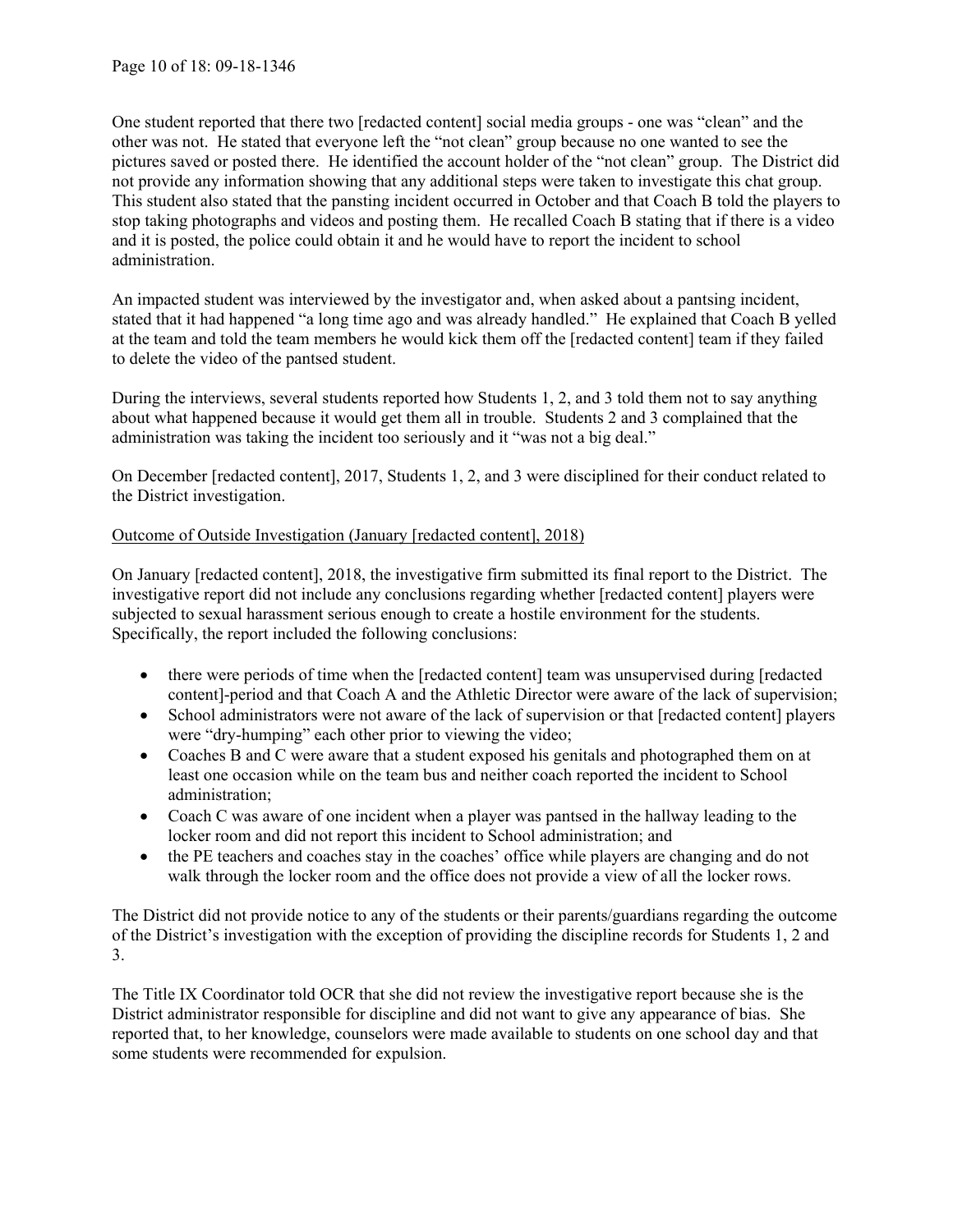Expulsion proceedings were initiated in February 2018 for some students involved in the incidents. In one of the expulsion proceedings the hearing panel determined that there was not enough evidence nor witness statements to move forward with expulsion at that time. The Title IX Coordinator told OCR that parents of student witnesses would not agree to have their student's statements included in the expulsion process and that was one of the factors that resulted in the hearing panel found determining that they had insufficient evidence to move forward with the expulsion. Outcomes of those hearings resulted in students transferring out of the District or enrolling in another school, being required to participate in counseling, receiving community service hours, and being required to comply with District behavioral guidelines.

In March 2018, the District pursued personnel actions against the Athletic Director and Coaches A, B, and C. In each of the actions, the District lists the specific student conduct outlined by witnesses and states, "[s]ome students were so uncomfortable with the classroom environment that the left the room and sat in the hallway or outside." Each coach received directives and/or plans of assistance.

At the June 2018 Board meeting, the Board voted to allow two of the students who had been involved in the incidents to return to the School. They reenrolled in the School at the start of the 2018-19 school year and rejoined the [redacted content] team.

One parent told OCR that during summer 2018 her son, who was a witness to and a target of the conduct, requested to be transferred out of the School after learning that the two would be returning to the School and team in fall 2018. According to the parent, her son began receiving counseling as a result of challenging emotions that were arising from his witnessing and being a target of the incidents of fall 2017.

In the fall 2018, another student who had been targeted by some of the conduct disenrolled from the School and enrolled at another District school. Because he felt uncomfortable and out of place, according to his parent, the student later enrolled in an [redacted content] school. The student began receiving private counseling following the initiation of the investigation the previous year.

### 2019 Incident at School 2

During the course of the investigation, OCR learned from publicly available information that an incident of possible sexual harassment had occurred involving [redacted content] players at another high school within the District (School 2). According to email correspondence, discipline records, and other information provided to OCR by the District, on or about October [redacted content], 2019, a campus supervisor who was walking through the boys' locker room came upon a male student on the ground with his pants around his ankles and several other male students smacking his bottom open-handed. The[redacted content] coach was in the locker room office on a personal call when this incident occurred. During interviews with witnesses, the District determined that the incident had been recorded and shared with other students. Several students were found to have engaged in behavior surrounding this incident which resulted in one to five days of suspension for engaging in the physical conduct or for recording the incident and/or sharing it with others. One student's parents appealed his suspension; the outcome of that appeal is not clear from the records provided to OCR.

On October [redacted content], 2019, School 2's Athletic Director and the [redacted content] coach, both of whom are also [redacted content], submitted letters of resignation from their [redacted content] duties.

District records and communications with the [redacted content] coach indicate that in a previous year the coach approved upperclassmen to require teammates to complete "bootcamp-like" exercises in the locker room, which resulted in a student being physically assaulted. The coach had been previously directed to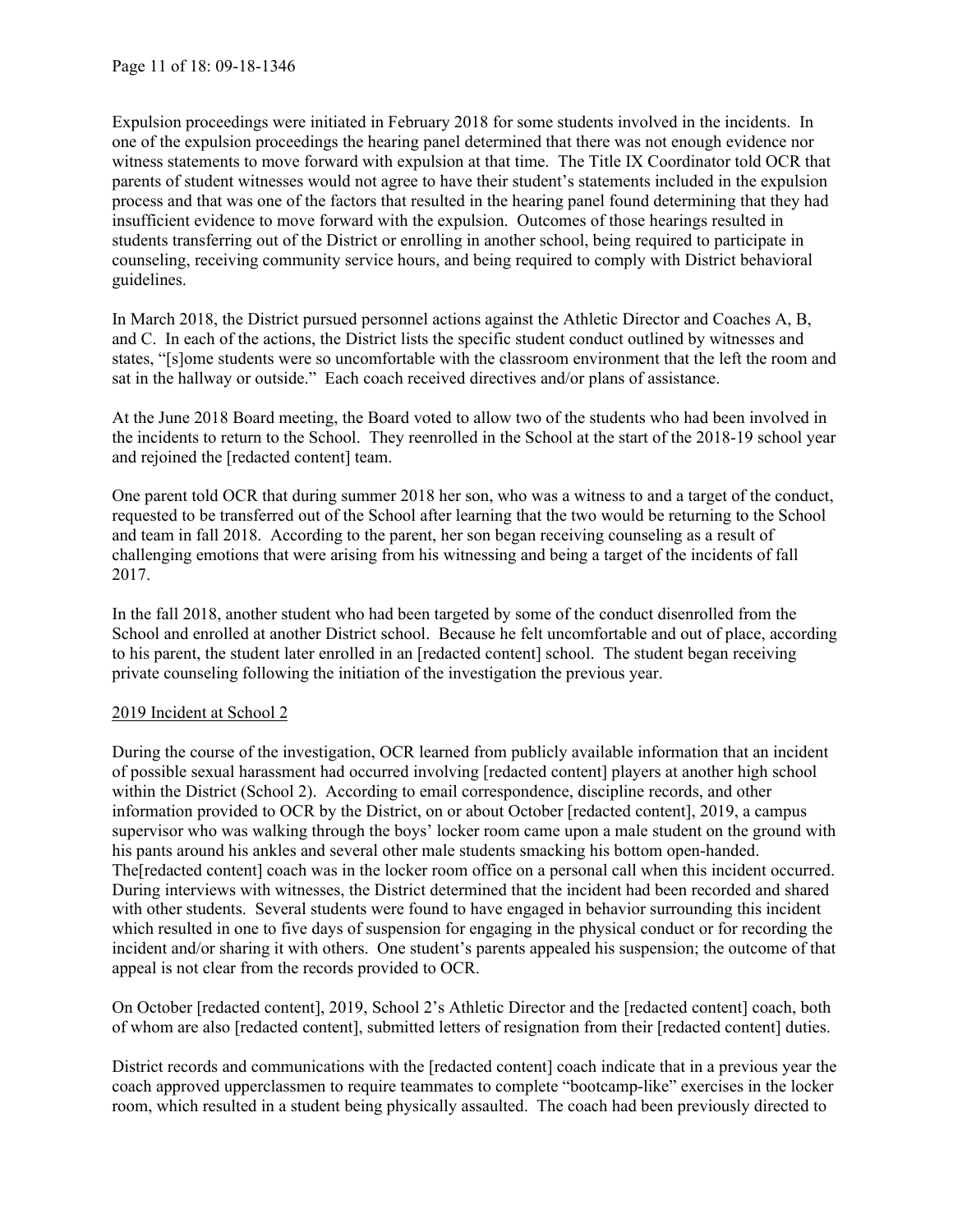actively monitor and supervise the locker room and to not be on the phone while fulfilling his supervisory duties. Email communications provided to OCR indicate that the Title IX Coordinator encouraged that a Title IX investigation be conducted. The District provided to OCR no Title IX investigative report or other documents to show whether such an investigation into the incident occurred or what, if any, supportive measures were provided to the impacted student from the October 2019 incident.

## **Legal Standards**

In conducting this investigation and evaluating the district's compliance with Title IX, OCR applied the Title IX regulation in effect during the years that the incidents took place and the legal standards discussed below were in effect during the school years subject to this case investigation.

The Title IX regulation contains a number of procedural requirements, including a requirement that recipients designate at least one employee to coordinate the recipient's efforts to comply with Title IX, including the investigation of any complaint communicated to such recipient alleging its noncompliance with Title IX or any actions that Title IX would prohibit, 34 C.F.R. § 106.8(a). In addition, the Title IX regulation requires recipients to publish a notice of nondiscrimination covering Title IX, and to adopt and publish procedures that provide for the prompt and equitable resolution of student and employee complaints alleging any actions prohibited by Title IX and its implementing regulation. *See* 34 C.F.R. § 106.9(a); *see also* 34 C.F.R. § 106.8(b).

While the Title IX regulation in effect during the school years at issue in this case did not reference sexual harassment, OCR interpreted Title IX at that time to require school districts to respond to complaints or other notice of sexual harassment involving students and employees. Sexual harassment is a form of sex discrimination prohibited by Title IX. Sexual harassment can include unwelcome sexual advances, requests for sexual favors, and other verbal, nonverbal, or physical conduct of a sexual nature, such as sexual assault or acts of sexual violence. Sexual harassment can create a hostile educational environment based on sex when the harassment is sufficiently serious to deny or limit the individual's ability to participate in or benefit from the recipient's education program or activity.

In determining whether sexual harassment exists and has created a hostile environment based on sex for students, OCR looks at the totality of the circumstances, and considers a variety of factors, including whether the conduct was unwelcome to the student(s), the degree to which the conduct affected one or more students' education; the type, frequency, and duration of the conduct; the identity of and relationship between the alleged harasser and the subject or subjects of the harassment; the number of individuals involved; the age and sex of the alleged harasser and the subject of the harassment; the size of the school, location of the incidents, and the context in which they occurred; other incidents at the school; and whether there were also incidents of gender-based but non-sexual harassment. OCR examines the conduct from an objective perspective and a subjective perspective.

Under the Title IX regulation in effect for the time period reviewed in this investigation, when the recipient has actual or constructive notice of sexual harassment, it must take appropriate steps to investigate or otherwise determine what occurred, and it may be appropriate for a school to take interim measures prior to or during the investigation of a complaint. Interim measures are individualized services offered as appropriate to either or both the reporting and responding parties involved in an alleged incident of sexual misconduct. Interim measures include counseling, extensions of time or other courserelated adjustments, modifications of work or class schedules, campus escort services, restrictions on contact between the parties, changes in work locations, leaves of absence, increased security and monitoring of certain areas of campus, and other similar accommodations. For instance, if a student alleges that he or she has been sexually assaulted by another student, the school may decide to immediately place the students in separate classes, pending the results of the school's investigation.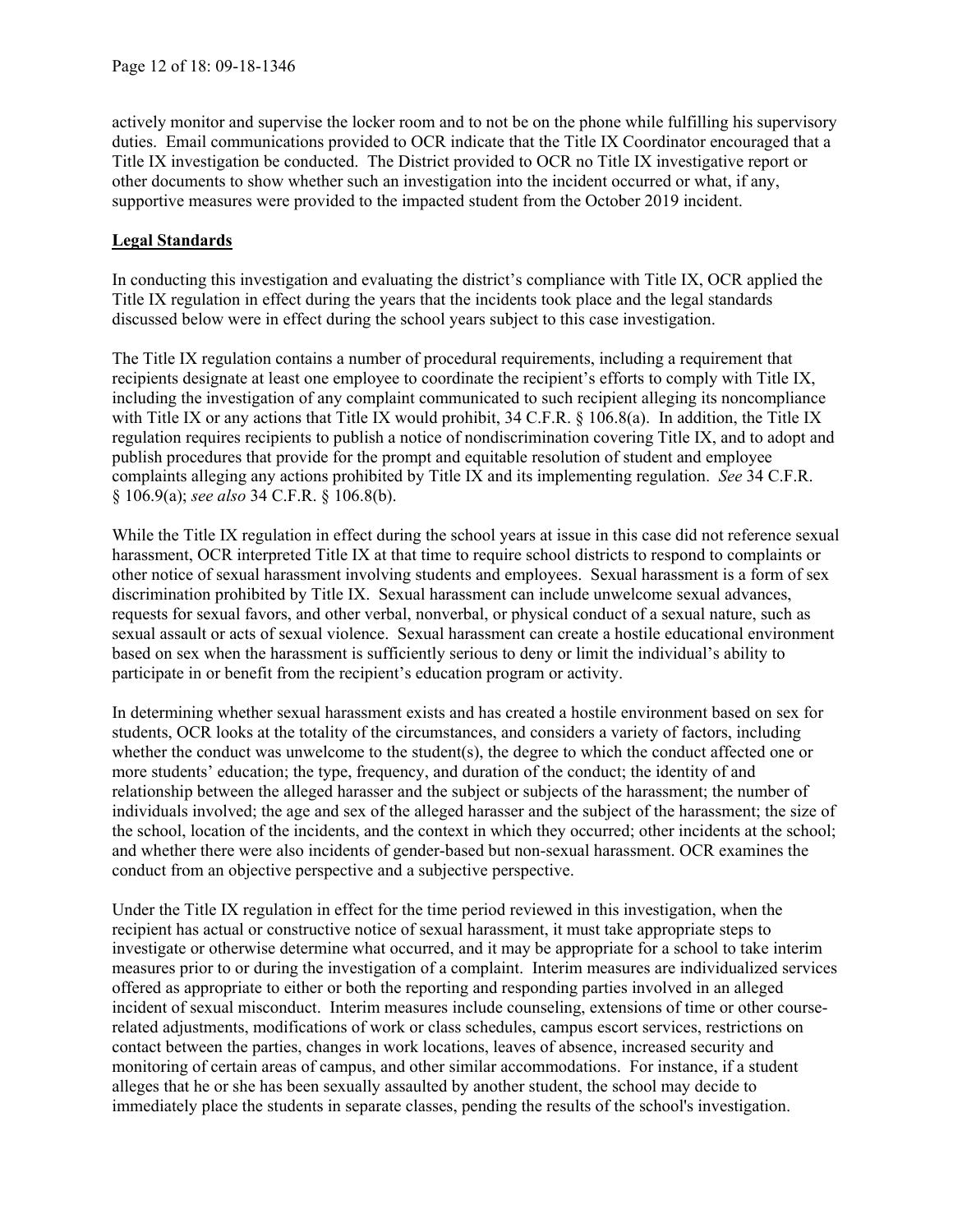Once charged with notice of sexual harassment, a school should take steps to prevent any retaliation against the person who made the complaint (or was the subject of harassment) or against those who provided information as witnesses. At a minimum, the school's responsibilities include making sure that the harassed students know how to report any subsequent problems, conducting follow-up inquiries to see if there have been any new incidents or any instances of retaliation, and responding promptly and appropriately to address continuing or new problems. In cases where the harassment is widespread, the school may need to provide training for the larger school community to ensure that individuals can recognize harassment if it recurs and know how to respond.

# **Legal Analysis and Conclusions**

OCR found that student members on the School's [redacted content] team were subjected to harassment based on sex by fellow student athletes on their [redacted content] team and the harassment was sufficiently serious as to limit their ability to access the School's program. OCR further found that the District failed to respond effectively to notice of the harassment and that as a result of the District's failure, students on the [redacted content] team were subjected to an ongoing sexually hostile environment limiting their ability to benefit from the District's programs and activities.

The evidence shows that students on the [redacted content] team experienced unwelcome sexual conduct on the team bus, in the locker room, in the weight room, and in the Athletics PE classroom when students witnessed or were the targets of unwelcome sexual conduct, including: students exposing their genitalia to other players; a student sending images of his genitalia to students during a bus trip from an away game; students placing their genitals on or near the faces of other players; students engaging in simulated sexual acts or "dry humping;" removing students' pants against their will exposing their genital area; and videotaping the incidents of simulated sexual acts that took place at School and posting the images on social media.

While some students stated that they were not impacted by the behavior or thought it was a joke, other students reported to the District that the behavior disgusted or shocked them, impacted their ability to concentrate, caused them to not want to participate in the team's social media, caused them to avoid the locker room, and caused them fear that they would be targeted.

OCR finds that the District had notice of the conduct and failed to provide an effective response to several incidents of sexual harassment.

# **Initial Investigation**

### Photo on Bus Incident

First, Coaches B and C knew that Student 1 had taken a photo of his genitalia and shared it with other student [redacted content] players during a bus ride on the way home from a game because at least one student who saw Student 1's photo complained to Coach C during the bus ride. Specifically, Coach C told a student who wanted to share the photo with him "no" and Coach B told the reporting student that he did not want to see the photo and "to put it away." The coaches were the adults on the bus to whom the students were supposed to report inappropriate conduct, including sexual conduct. The coaches' response discouraged the students from reporting sexual misconduct. Even if just one student reported the photo to the coaches during the bus ride, this is notice to the coaches of possible unwelcome sexual conduct. Instead, some students reported to District investigators that they were concerned that if they reported the incidents they witnessed or experienced they would be disfavored by the coaches.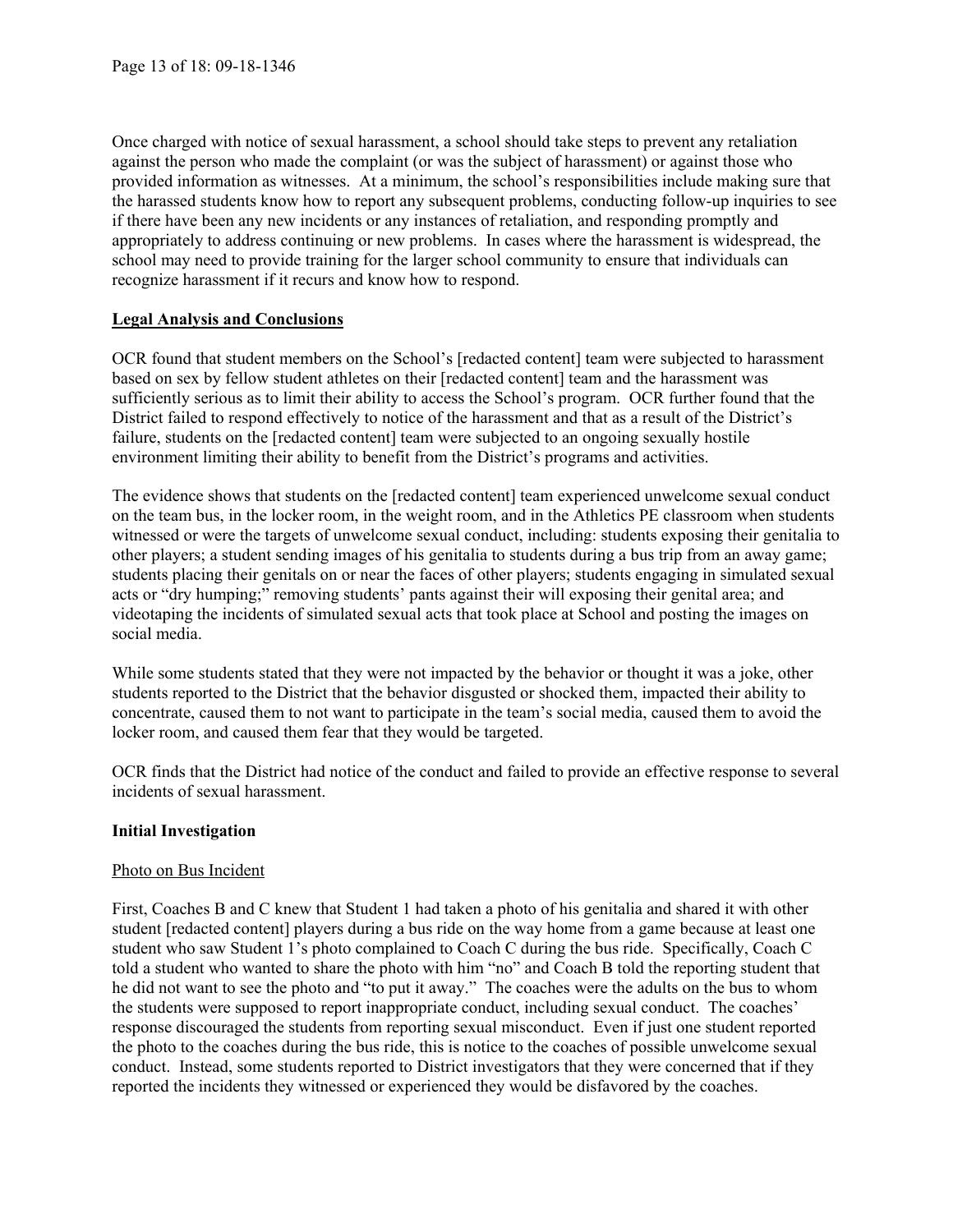Although both Coaches B and C ultimately met with the [redacted content] team the Monday after bus the incident, the coaches did not recognize the behavior as possibly sexually harassing conduct and did not communicate to any of the students that it could constitute a form of prohibited sexual harassment. In fact, some students' recollection of how the coaches addressed the conduct was to emphasize that it could jeopardize the coaches' jobs and harm the [redacted content] program. The coaches did not conduct any inquiry to identify if the incident was a one-time incident or whether Student 1 or others frequently engaged in this type of conduct. In this case, for example, one of the students told the SRO that Student 1 photographed his genitalia at least four times and sent the photos to others. Most of the students interviewed stated that they knew about the pictures and that they had been posted on a social media group; indeed, some students stated that they left the social media group due to the content. The coaches' response to the conduct was not reasonably calculated to end the harassing conduct or prevent its recurrence. The coaches did not conduct any inquiry into the conduct, did not investigate the impact of the conduct on other students, did not interview any students about the incident, and did not inform anyone in School or District administration about the conduct. Students reported that the team "knows how to keep it low." This suggests an environment in which students are discouraged from reporting possibly sexually harassing behavior. The response was ineffective to address Student 1's conduct, and the evidence demonstrates that his conduct and that of other students escalated during fall 2017. Even if the coaches lacked sufficient training to adequately address an incident of possible sexually harassing conduct, their failure to promptly notify any School or District administrator precluded other responsible District staff from providing timely support to ensure that the conduct was effectively addressed. Coach B's explanation that these incidents were not the worst he had seen in his career reflected and perpetuated an environment in which such behavior was treated dismissively and led students to believe that they had no choice but to tolerate sexual harassment.

## Pantsing Incident

Similarly, the District failed to respond effectively to a student's report that his pants had been pulled down against his will. Forcibly exposing a person's genital area is clearly unwelcome conduct of a sexual nature. While Coach C stated that he and Coaches A and B had a talk with the team and that Coach B threatened to remove any student who engaged in such activity, the incident was not investigated and no additional steps were taken to learn who pantsed this student and whether other students had seen or experienced similar forms of unwelcome sexual conduct.

Additionally, even after the coaches notified the Principal on December [redacted content], 2017, about the "inappropriate conduct" of Student 1 taking a picture of his genitals and the pantsing incident, she did not promptly and effectively respond. According to the Principal's written notes about the events and her statement to the outside investigator, the Principal did not articulate any steps she took to address these incidents. Additionally, when the Title IX coordinator asked the Principal about her response to these incidents, she indicated that she did not want to talk about the "adults" and that further action had been taken when the coaches met with the team about the conduct.

### Videos 1 and 2

The initial anonymous December [redacted content], 2017 email to the Superintendent included an allegation that the video depicted a mock "rape" and that Impacted Student 1 was an unwilling participant in this activity. Regardless of whether the complained of conduct violated any criminal codes, the email constituted notice to the Superintendent and the Principal of potential sexually harassing conduct.

The Principal's initial investigation was narrow in focus and only considered the criminality of the conduct and not whether it created a sexually hostile environment in violation of Title IX. Here, the SRO, the Principal, and the three APs only interviewed the students engaged in "dry humping" within the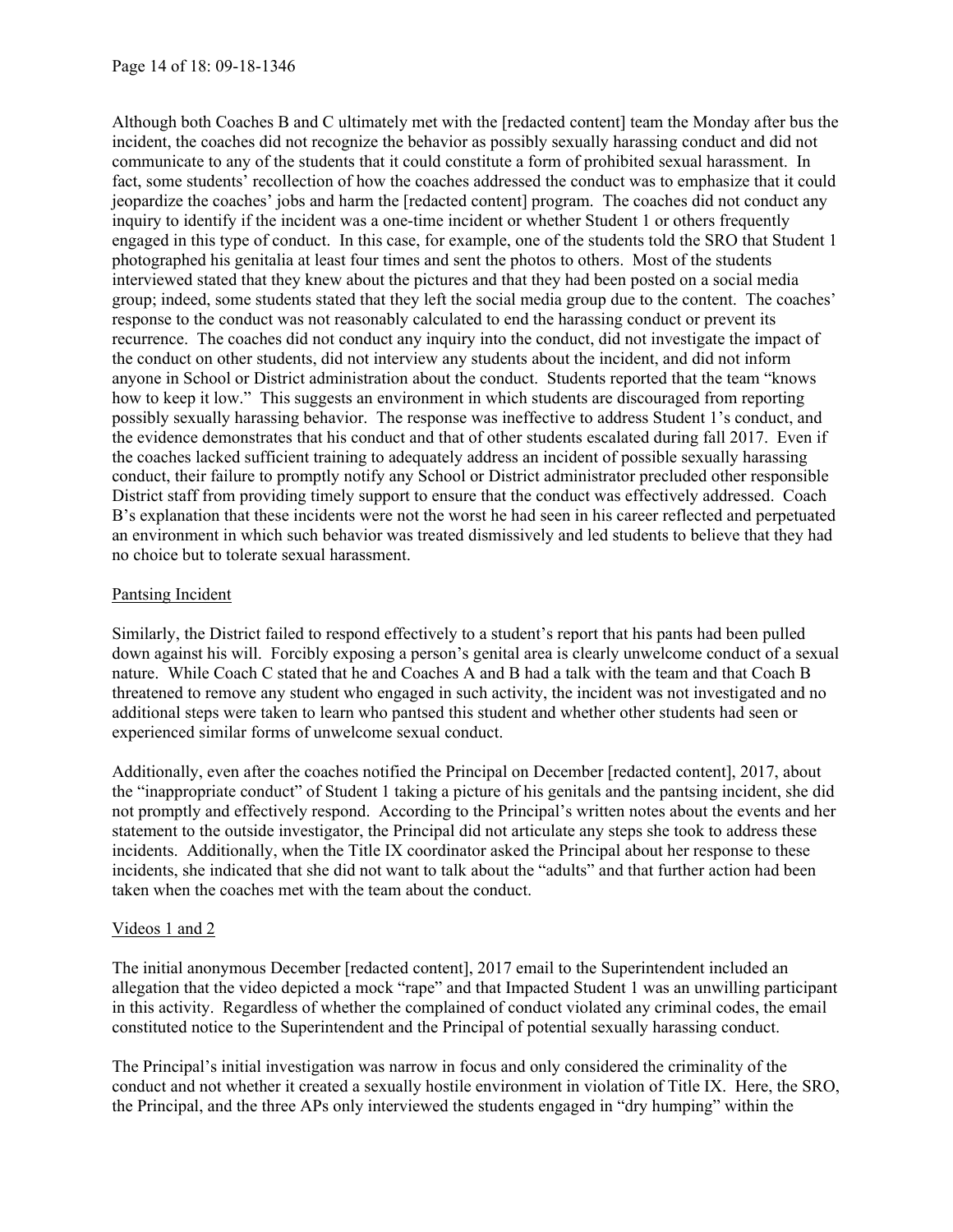[redacted content] classroom and concluded that the students were "just messing around." The investigation did not include interviews of the other students who were visible in the video or any other student who may have been in the classroom at the time of incident. It also did not consider what other students saw during the incident or the impact of the incident on those students. Even with the limited focus of the Principal's initial inquiry, evidence of a more widespread problem was uncovered. Specifically, Student 3 stated that "everyone is fondling each other" and he had not heard anyone say "stop doing that," and Coach B informed her about the photo incident on the bus. By not following up on Student 3's comment or the photo incident, this initial investigation failed to consider the frequency, duration, or impact of any inappropriate sexual conduct.

## **Second Investigation**

On December [redacted content], 2017, the School initiated a second investigation at the Title IX Coordinator's insistence. School administrators conducted interviews of all members of the [redacted content] team with questions drafted by the District's counsel.

This second investigation focused mainly on what students witnessed during the Video 1 incident and did not inquire about any other incidents such as the conduct in Video 2, the pantsing, and the photos of genitalia, all of which were revealed in the initial inquiry. Even though many students told School administrators about other incidents of pantsing, dry-humping, and other unwelcome sexual conduct, the administrators did not ask the students to expound upon these incidents and did not further investigate them. Instead, the Principal concluded that "students goof around" and that "no one complains or asks for it to stop." This comment is contrary to what was reported by the students during the investigation. While some students did think the sexual acts were jokes, many also expressed discomfort and disgust at what they witnessed. Additionally, students reported that they did tell Students 2 and 3 to stop, but that Students 2 and 3 did not listen, and several students in the classroom tried avoiding Students 2 and 3 out of fear of being targets themselves. Additionally, while Impacted Student 1 denied that the conduct was unwelcome, students described Impacted Student 1 as smaller, that those targeting him were team [redacted content] and expressed concern for his safety. Also, at least one administrator indicated a concern that Impacted Student 1 was not forthcoming due to embarrassment or fear. A school has a duty to respond to harassment about which it knows or should know. During the second investigation, the School administrators were made aware of many other instances of sexual conduct that adversely impacted students, yet they did not follow up on those reports or otherwise respond.

OCR is also concerned that in response to reports of intimidation by Students 1-3 of student witnesses, while the District took steps to discipline Students 1-3, there is no evidence that the reporting students were provided information on how their complaints were addressed or how to report any subsequent problems. Additionally, after an impacted student informed the District about an instigating student's potentially intimidating conduct towards him, there is no evidence that School administrators responded promptly or effectively to this subsequent incident.

# **Outside Investigation**

After reviewing the December [redacted content] interviews and speaking to the Principal, the Title IX Coordinator raised concerns about the adequacy of the investigation leading the District to retain an outside firm to conduct a third investigation into Video 1.

The outside firm's investigation, like the two previous investigations, failed to ask follow-up questions of students about the sexual conduct they reported they had witnessed in the locker room and the classroom. The investigators obtained information from School administrators and coaches about the initial incidents involving photographing genitals and pantsing, and the investigators learned from the student witnesses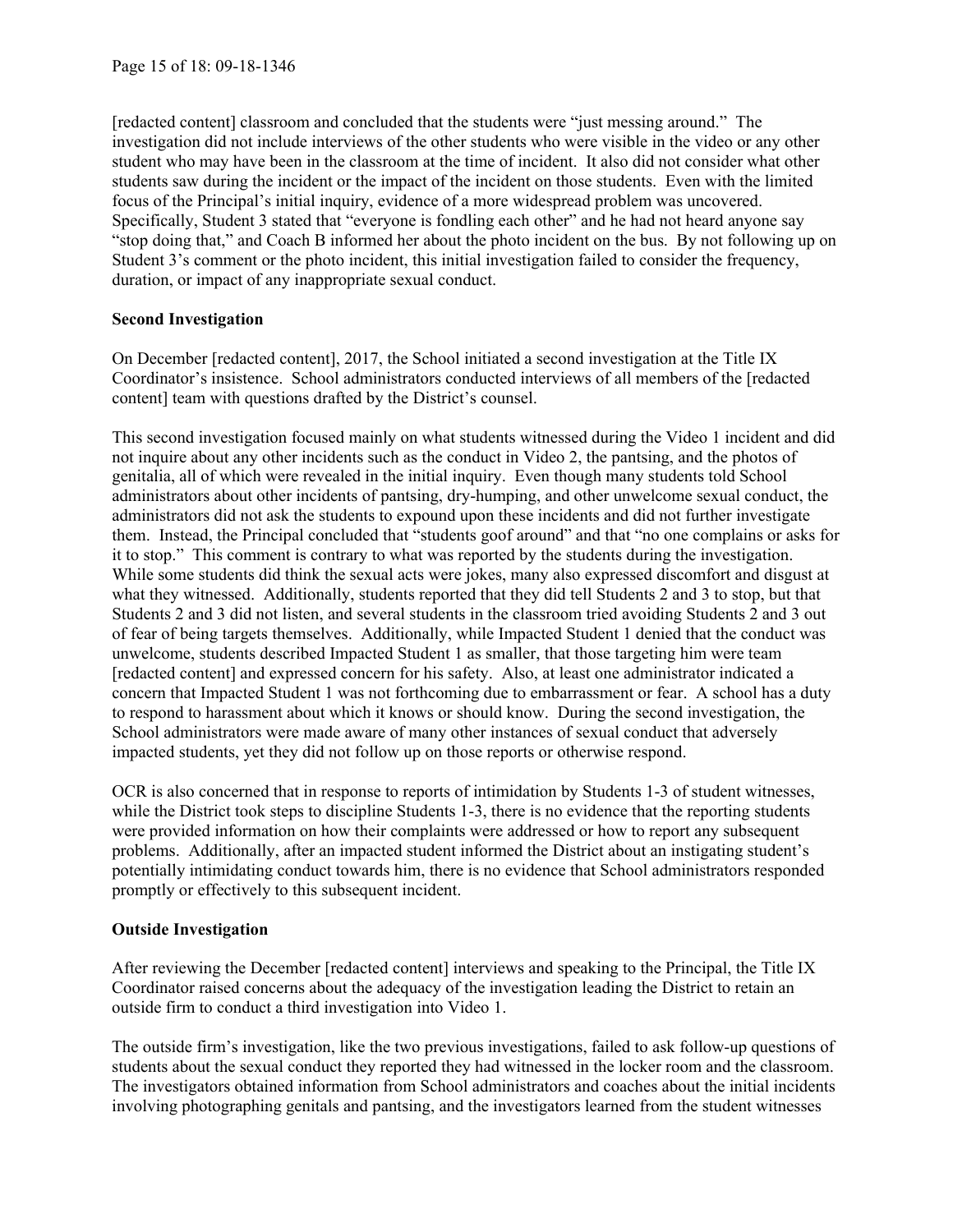the details of many pantsing incidents, including the concerning frequency and duration of the conduct. The student witnesses also discussed the Video 1 incident and provided additional examples of when other similar conduct occurred. The investigators learned that while Impacted Student 1 denied being a target, other students stated that *they* were targets or attempted targets of Students 1, 2, 3 as well as other students. There were other students who also denied being targets yet were named by other students as such. And while at least two students identified a specific teammate as a target, it is not clear that the investigators inquired as to what happened to that student. Additionally, members of the [redacted content] team shared information regarding potentially sexually harassing behavior that they witnessed and/or were subjected to, and discussed the impact this had on them, including difficulty concentrating, thoughts of quitting the team, being fearful and anxious about being in the locker room or weight room, and feelings of guilt and remorse about not intervening on other students' behalf. Nonetheless, despite collecting this information, neither the District nor their private investigators made any findings or conclusions as to whether the conduct constituted sexual harassment or whether it created a hostile environment based on sex for the members of the team. The investigation was further not adequate or effective because it did not ask about any ongoing potentially sexually harassing conduct between the students and did not specifically identify the incidents that required a District response. Moreover, the District's statement in the March [redacted content], 2018 disciplinary notices to the Athletic Director, Coaches A and B regarding the level of discomfort of some student who chose to leave the classroom shows the District had reason to believe that the behavior was creating a hostile environment for students. Despite this written acknowledgement in the discipline notices to its staff, the District failed to take any adequate corrective actions to address the hostile environment for the student athletes.

The multiple investigations into the incidents also demonstrated to the student athletes the District's inability to adequately address the conduct, possibly leading the students to doubt and lose confidence in the process.

In addition to the ineffective response, the District also failed to consider interim supportive measures to protect the student athletes from the unwelcome sexual conduct. Other than making counselors available for one day, on December [redacted content] and prior to completion of its investigation, the District failed to examine whether other interim measures and supports such as additional counseling, changes in class schedules, or other forms of support were needed. The failure to consider whether the student athletes were subjected to a hostile environment may have undermined any responsive measures and exacerbated any harm, resulting in students seeking private counseling, quitting the team, and even leaving the School altogether. Also, there is no evidence that the District communicated with the larger [redacted content] team community (students, coaches, and students' parents) to clarify the types of conduct that could constitute sexual harassment, that such conduct was prohibited, and how to file a formal complaint through the District's Uniform Complaint Process if they wished to do so. Such a communication could be part of an effective response to ensure that a hostile environment did not persist or recur. Here, the sole evidence provided to OCR that parents of the [redacted content] team members were notified of any investigation was through the District's statement that it left voicemails or spoke with parents to inform them of an investigation. However, this information is disputed by at least one parent who reported that neither she nor her husband received such a call. This lack of informationsharing may have contributed to an environment in which student athletes felt unsafe to return to the School and to the [redacted content] team. Finally, while the District attempted to expel Students 2 and 3, it determined it could not use the student statements from the investigations in the proceedings due to the lack of parental consent; another indicator of the lack of communication with community about the environment surrounding the [redacted content] team and the District's responsibility to respond to complaints as well as the prohibition against retaliation.

#### **2019 Incident at School 2**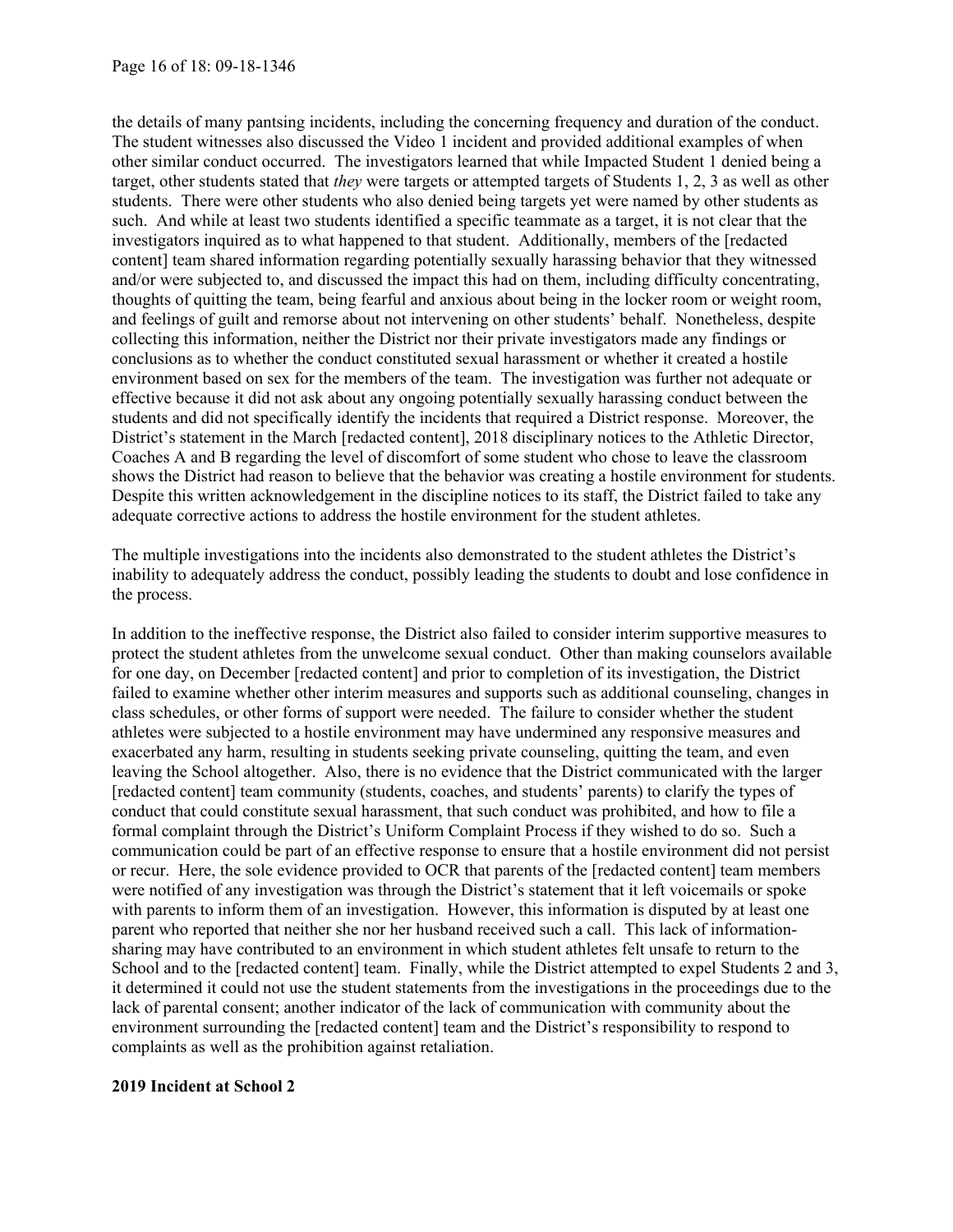Based on a review of the information provided in response to OCR's request for all documents related to the October [redacted content], 2019 incident at School 2, OCR has a concern that the District's failure to respond appropriately to known incidents of possible sexually harassing conduct extends to other schools within the District, including a failure to provide interim supportive measures to the impacted student(s), failure to conduct a Title IX investigation despite the Title IX Coordinator's request that it do so, and a failure to take steps to ensure that the behavior does not recur, such as conducting additional training regarding sexual harassment for both students and staff.

For the foregoing reasons, OCR found that the District violated Title IX with regard to the issue investigated in this case.

# **Conclusion**

On March 31, 2022, the District agreed to implement the attached Agreement, which will address the violations and concerns OCR identified in this case.

Based on the commitments made in the enclosed Agreement, OCR is closing the investigation of this complaint as of the date of this letter and notifying the Complainant concurrently. When fully implemented, the Agreement is intended to address the areas of noncompliance and concerns identified by OCR. OCR will monitor the implementation of the Agreement until the District is in compliance with the terms of the Agreement. Upon completion of the obligations under the Agreement, OCR will close the case.

This concludes OCR's investigation of the complaint and should not be interpreted to address the District's compliance with any other regulatory provision or to address any issues other than those addressed in this letter. The Complainant may have the right to file a private suit in federal court whether or not OCR finds a violation.

This letter sets forth OCR's determination in an individual OCR case. This letter is not a formal statement of OCR policy and should not be relied upon, cited, or construed as such. OCR's formal policy statements are approved by a duly authorized OCR official and made available to the public.

Please be advised that the District may not harass, coerce, intimidate, retaliate, or discriminate against any individual because he or she has filed a complaint or participated in the complaint resolution process. If this happens, the individual may file another complaint alleging such treatment.

Under the Freedom of Information Act, it may be necessary to release this document and related correspondence and records upon request. In the event that OCR receives such a request, we will seek to protect, to the extent provided by law, personally identifiable information, which, if released, could reasonably be expected to constitute an unwarranted invasion of personal privacy.

If you have any questions about this letter, please contact Maria Asturias, Civil Rights Attorney, at Maria.Asturias@ed.gov or 415-486-5595.

Sincerely,

 $\sqrt{s}$ /s/

 Kana Yang Team Leader